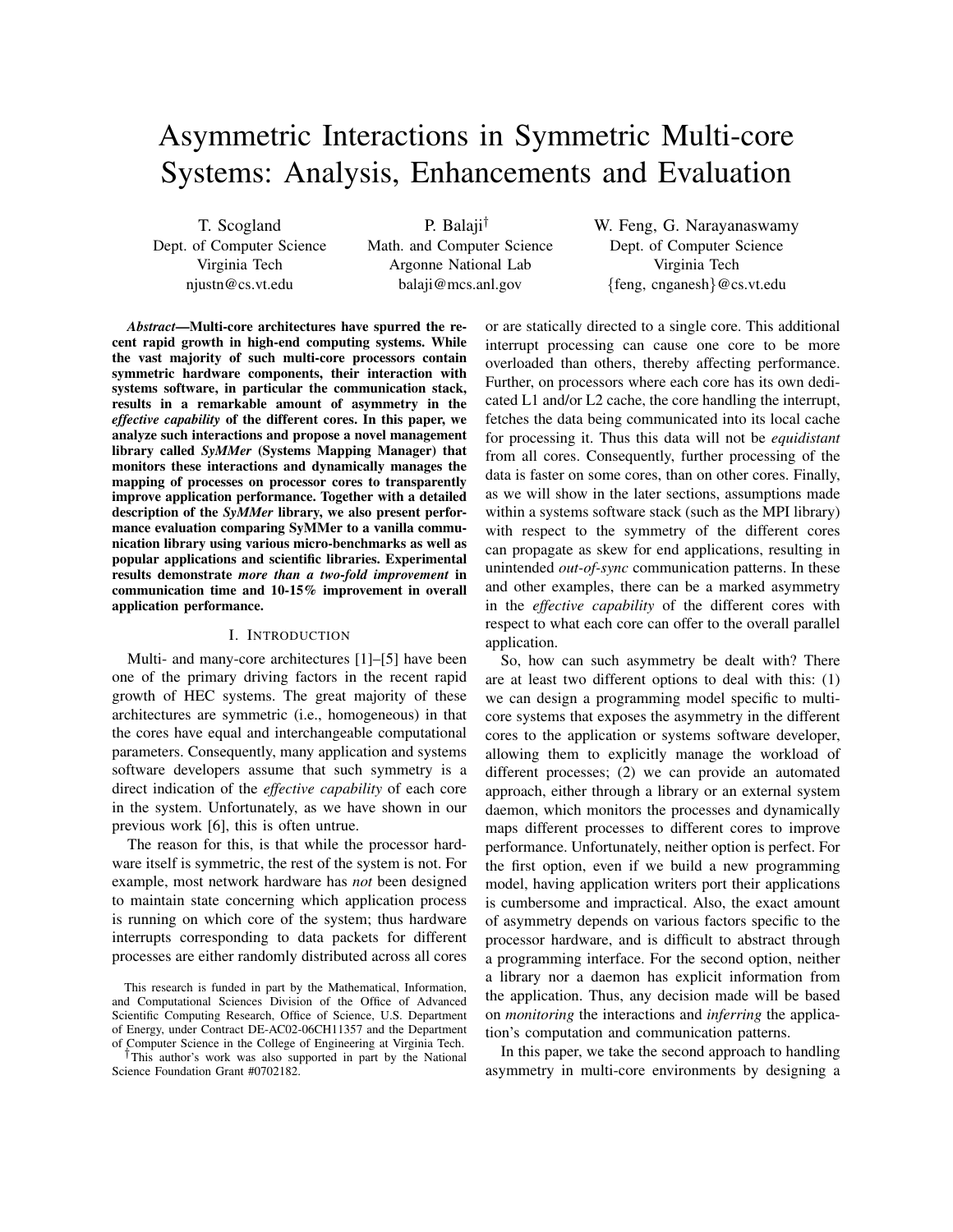novel Systems Mapping Manager (SyMMer) library. Specifically, we first perform a detailed analysis of the asymmetric interactions between multi-core architectures and the communication stack. Next, we utilize this analysis to efficiently monitor these interactions and dynamically manage the mapping of processes onto processor cores so as to improve performance, while remaining completely transparent to the programmer and end user. To achieve this, SyMMer uses several heuristics to identify the types of asymmetry between the effective capabilities of cores and the processing requirements of the application. If substantial asymmetric behavior is detected, SyMMer transparently re-maps the processes, thereby achieving improved performance. While SyM-Mer is a generic framework that can fit into any communication library, in this paper our descriptions refer to a version plugged into the MPICH2 implementation [7] of the Message Passing Interface (MPI) [8].

Together with the detailed design of the SyMMer library, we also present performance evaluations comparing SyMMer to vanilla MPICH2 using various microbenchmarks as well as the popular scientific libraries and applications, GROMACS [9], LAMMPS [10] and the FFTW [11] library. Our experimental results demonstrate that our approach can provide *more than a twofold improvement* in communication time and 10-15% improvement in overall application performance.

### II. OVERVIEW OF MULTI-CORE ARCHITECTURES

For many years, hardware manufacturers have been replicating structures on processors to create multiple pathways allowing multiple instructions to run concurrently. Duplicate arithmetic and floating point units, coprocessing units, and multiple thread contexts (SMT) on the same processing die are examples of such replication. Multi-core processors are the next step in such hardware replication where two or more independent execution units are combined on the same integrated circuit.

At a high level, multi-core architectures are similar to multi-processor architectures. The operating system handles multiple cores in the same way as multiple processors: by allocating one process at a time to each core. Arbitration of shared resources between the cores happens completely in hardware, with no intervention from the OS. However, multi-core processors are also very different from multi-processor systems. For example, in multi-core processors, both computation units are integrated on the same die. Thus, communication between these computation units does not have to go outside the die, and hence is independent of the die pin overhead, making intra-die communication much faster than inter-die. Further, architectures such as the current



Fig. 1. Intel Dual-core Dual-processor System

Intel multi-core processors, as shown in Figure 1, provide a shared cache between the cores on the same die. This makes communication even simpler by eliminating the need for explicit communication protocols; the data is simply there in the local cache.

However, multi-core processors also have the disadvantage of more shared resources as compared to multi-processor systems. That is, multi-core processors might require different cores on a processor die to block waiting for a locally shared resource when the resource is being used by a different core. Such contention increases as the ratio of cores to other resources (e.g., memory controllers or shared caches) increases.

# III. ASYMMETRIC INTERACTIONS IN MULTI-CORE **SYSTEMS**

Given the rise of multi-core architectures, its interactions with applications and systems software is important. This section describes such interactions.

# *A. Application and Developer Viewpoint of the Communication*

The communication stack described in this section consists of the MPICH2 implementation of MPI, using Linux TCP/IP sockets, though the behavior is similar to other implementations of MPI as well.

On the transmission side, the application formulates a message and hands it over to MPI to transmit. MPI buffers this data, appends a header, and passes it to the TCP stack for transmission. On the receiver side, the network adapter transfers received packets to the socket buffer, where they are assembled, checked for validity, and held until requested by the application. When the application calls an MPI receive operation, this data is copied out of the socket buffer into the application designated receive buffer.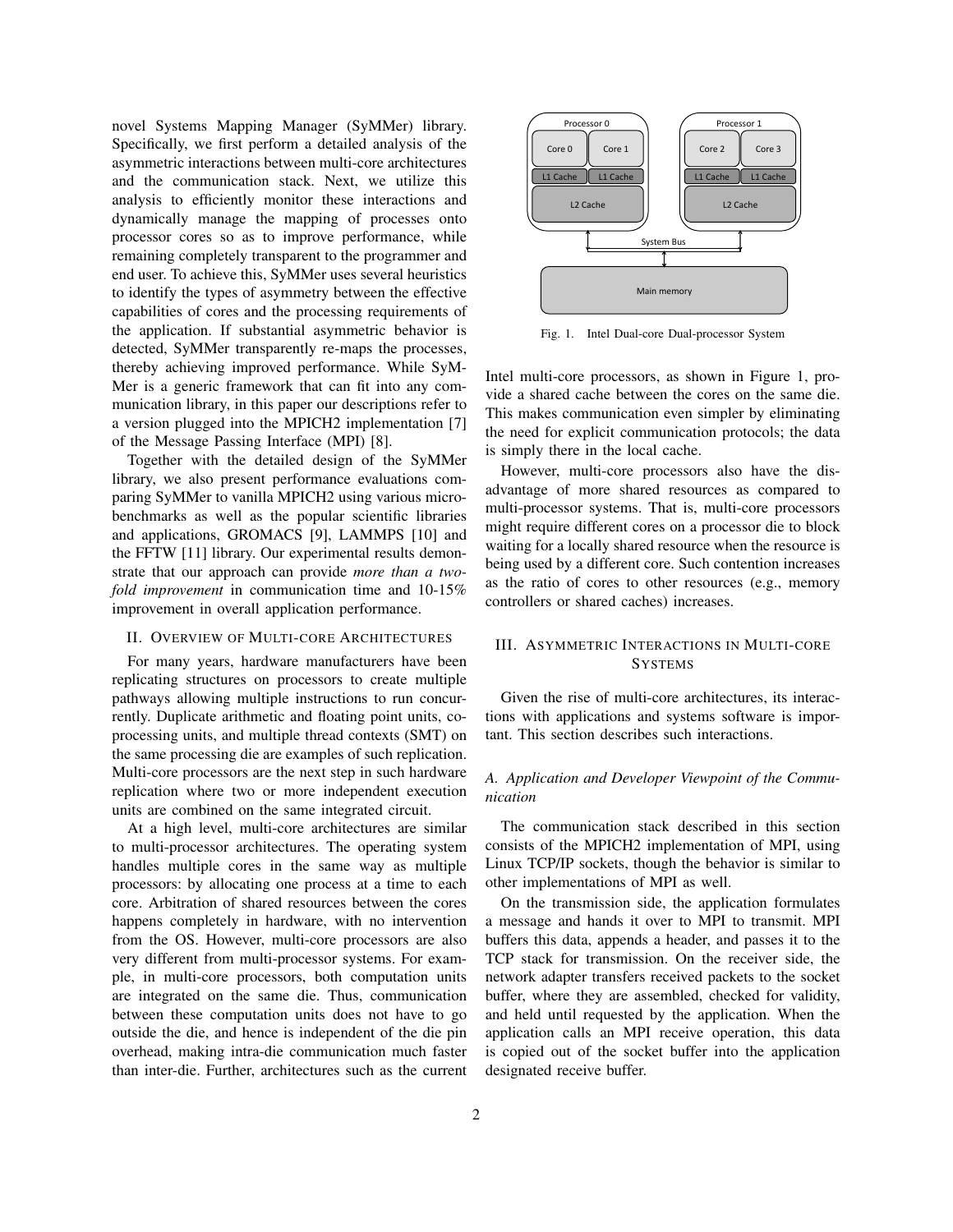# *B. Architectural Viewpoint of the Communication Stack*

While the path the message follows is straightforward when viewed from an application or developer standpoint, there are many hidden side effects below the clean abstraction provided by the higher layers of the communication stack. In this section, we present the impact these effects can have on a cores effective capability to perform computation and communication.

*1) Processing Impact:* As described in Section III-A, when a packet arrives, the network adapter places the data in memory to be handled by TCP, after which an interrupt is raised to inform the communication stack that there is a message to process. For most system architectures, the processing core to which the interrupt is directed is either statically or randomly chosen using utilities such as *IRQ balance*. However, in both approaches, the *chosen core* to which the interrupt is assigned is not guaranteed to be the same core on which the process performing the relevant communication resides. Thus, all of the processing done on the packet at the receiver takes place on the chosen core including data integrity checks, connection demultiplexing, and other such compute intensive operations that can significantly impact the computational load on the *chosen core*.

Note that this protocol processing computational load is *in addition to* whatever computation the application process is performing. Thus, as far as the application processes are concerned, the *chosen core* tends to have a reduced *effective* computational capability as compared to the remaining cores.



Fig. 2. MPI Bandwidth on Intel

*2) Cache Transaction Impact:* Aspects of protocol processing such as data copies and checksum-based data integrity require the communication stack to touch the data before handing it over to the application (through the socket buffer). For example, on the receiver side, the network adapter places the incoming data in memory and raises an interrupt to the device driver. However, when the TCP/IP stack performs a checksum of this data, it has to fetch the data into its local cache. Once the checksum is complete, when the application process has to read this data, it has to fetch this data to its local cache. That is, if the application process resides on the same die as the core performing the protocol processing, then the data is already on the die and can be quickly accessed. Instead, if the application process resides on a different die, then the data has to be fetched using a cache-to-cache transfer.

To demonstrate these effects (processing impact and cache transaction impact), we measured the communication bandwidth between two processes on two Intel dualprocessor/dual-core machines, with the processes bound to different cores of the system. Figure 2 demonstrates these measurements. The interrupts (and hence the protocol processing) are always directed to core 0 in this case. As shown in the figure, when the application processes are also bound to core 0, they have to compete with the protocol processing that is occurring on the same core and hence suffer a performance penalty. On the other hand, when the application processes are bound to core 1, they do not have to face this additional protocol processing overhead. Further, since core 0 performs the protocol processing, the communication data is available on the local dies shared L2 cache (Figure 1), and hence, can be easily used by core 1. Thus, core 1 does not face any of the protocol processing overheads but has the benefits of in-cache access to its data data through a *free ride* from core 0. This results in the best possible performance for this situation. Cores 2 and 3 do not have to the face the protocol processing overheads, but do not have the benefits of increased cache hits either. Thus, their performance is in between that of cores 0 and 1. This behavior is confirmed in Figures 3 (a) and 3 (b), using the actual performance counters.

# *C. Identifying the Symptoms of Communication Stack and Multi-core Architecture Interaction*

Directly understanding the actual interactions between the communication stack and the multi-core architecture is complicated, and requires detailed monitoring of various aspects of the kernel and hardware as well as correlation between the various events. Therefore, we take an indirect approach to understanding these interactions by monitoring for *symptoms* in the application behavior that are triggered by known interactions, instead of monitoring the interactions themselves. We should note that while a certain interaction can result in a symptom, the occurrence of the symptom does not necessarily mean that the interaction has taken place. That is, each symptom can have a number of *causes* that could have triggered it.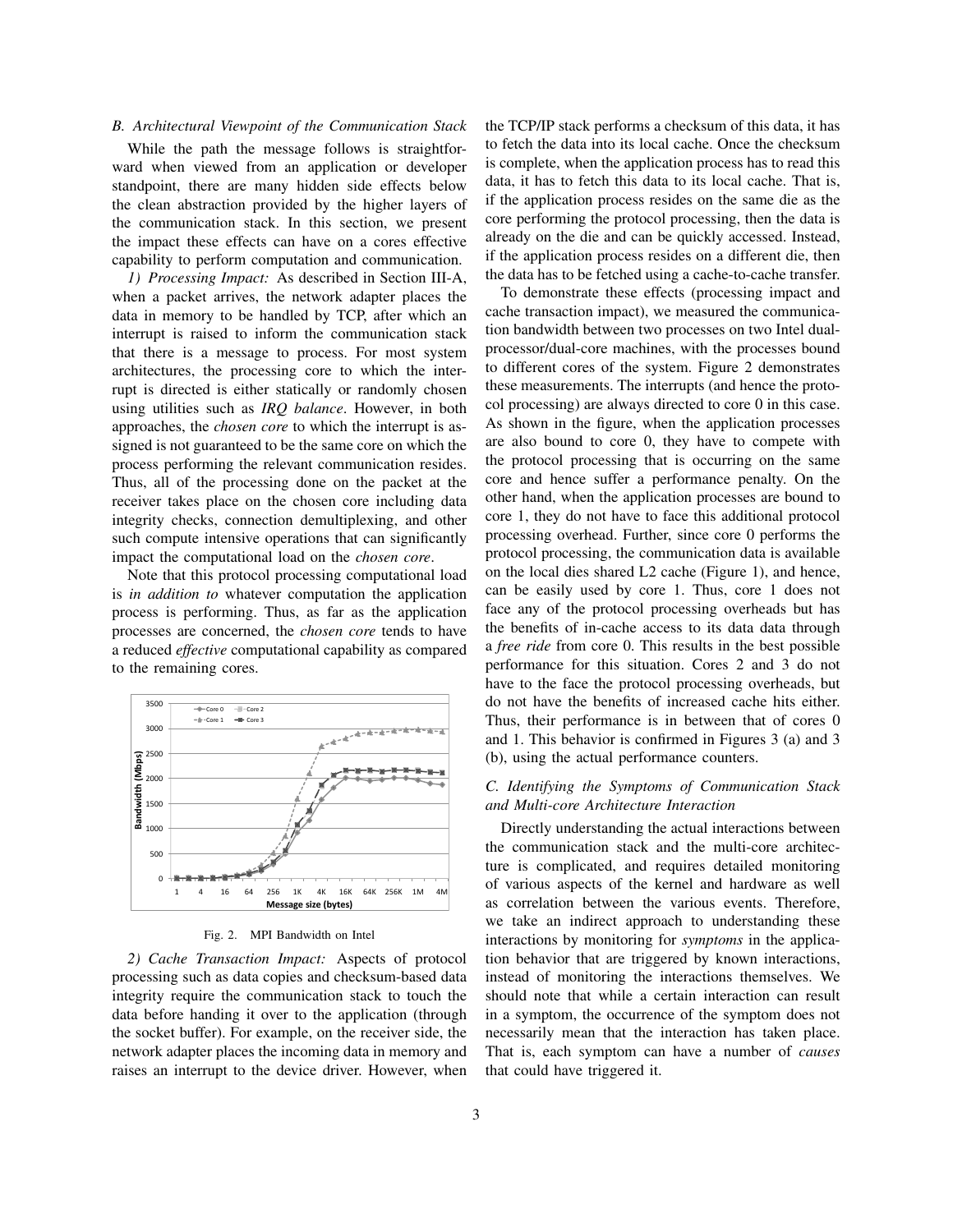

Fig. 3. (a) Interrupts Per Message and (b) Cache Analysis

In this section, we discuss the various symptoms that we need to monitor in order to infer that an interaction has taken place. In Section IV, we describe our approach to monitor these symptoms and minimize the impact of the interactions through appropriate metrics.

*1) Symptom 1: Communication Idleness:* As noted in Section III-B, if a core is busy performing protocol processing, the number of compute cycles it can allocate to the application process is lower than other cores, thus slowing down the process allocated to this core. Therefore, a remote process that is trying to communicate with this *slower* process would observe longer communication delays and be idle for longer periods as compared to other communicating pairs. This symptom is referred to as *communication idleness*. Again, as noted earlier, communication idleness can occur for a number of reasons, including native imbalance in the application's communication model.

*2) Symptom 2: Out-of-Sync Communication:* Communication middleware such as MPI performs internal buffering of data before communicating. Assuming both the sender and receiver have equal computational capabilities, there would not be any backlog of data at the sender, and the MPI internal buffering would not be utilized. Let us consider a case where process A sends data to process B and both processes compute for a long time. Then process B sends data to process A and again both processes compute for a long time. Now, suppose process B is *slower* than process A, and A wishes to send data to B. In this case, process A's MPI library would have to buffer the data since process B is not ready to receive more. From process A's perspective the send has completed once the data has been handed over to the MPI library; thus, it moves on to perform its computation.

After its computation, when it tries to receive data from process B, it sees that the previous data that it attempted to send is still buffered and tries to send it out again. By now, B is ready to receive more data and the send is successful. After receiving the data, process B goes off to perform its computation, while process A is waits to receive its data. This behavior is caused because despite the fact that processes A and B are performing similar tasks, they are slightly *outof-sync* due to the difference between their effective computational capabilities.

*3) Symptom 3: Cache Locality:* As mentioned in Section III-B, when a core performs protocol processing, it fetches the data to its cache in order to perform the data integrity check, among other things. Thus, if the process which is waiting for that data is either on that core, or another on the same die, it will have the data without any further delay. On the other hand, if the process is on another die, it will require a costly inter-die data transfer to obtain it. Thus, a process which is transferring large amounts of data will gain a performance benefit from sharing a die with the core processing the communication interrupts. In addition to this, we find that processes which share data locally also present this symptom. For example, if one process is frequently sharing data with another process on the same machine, the data will be transferred between their caches on a regular basis, and can benefit from a shared L2 cache.

## *D. Our Focus*

As shown above, the effective capabilities of logically identical cores are frequently not the same. The result being that where a process is currently running can greatly effect its performance. The appropriate response to this issue is to map the processes on to the correct cores. Traditionally the role of making sure that processes are on the best possible processing unit has fallen to the system scheduler, but current schedulers do not take the *effective capability* into account. Another option is to map the processes manually as we did in our previous work [6], but the time and difficulty of that method makes it impractical for many situations, such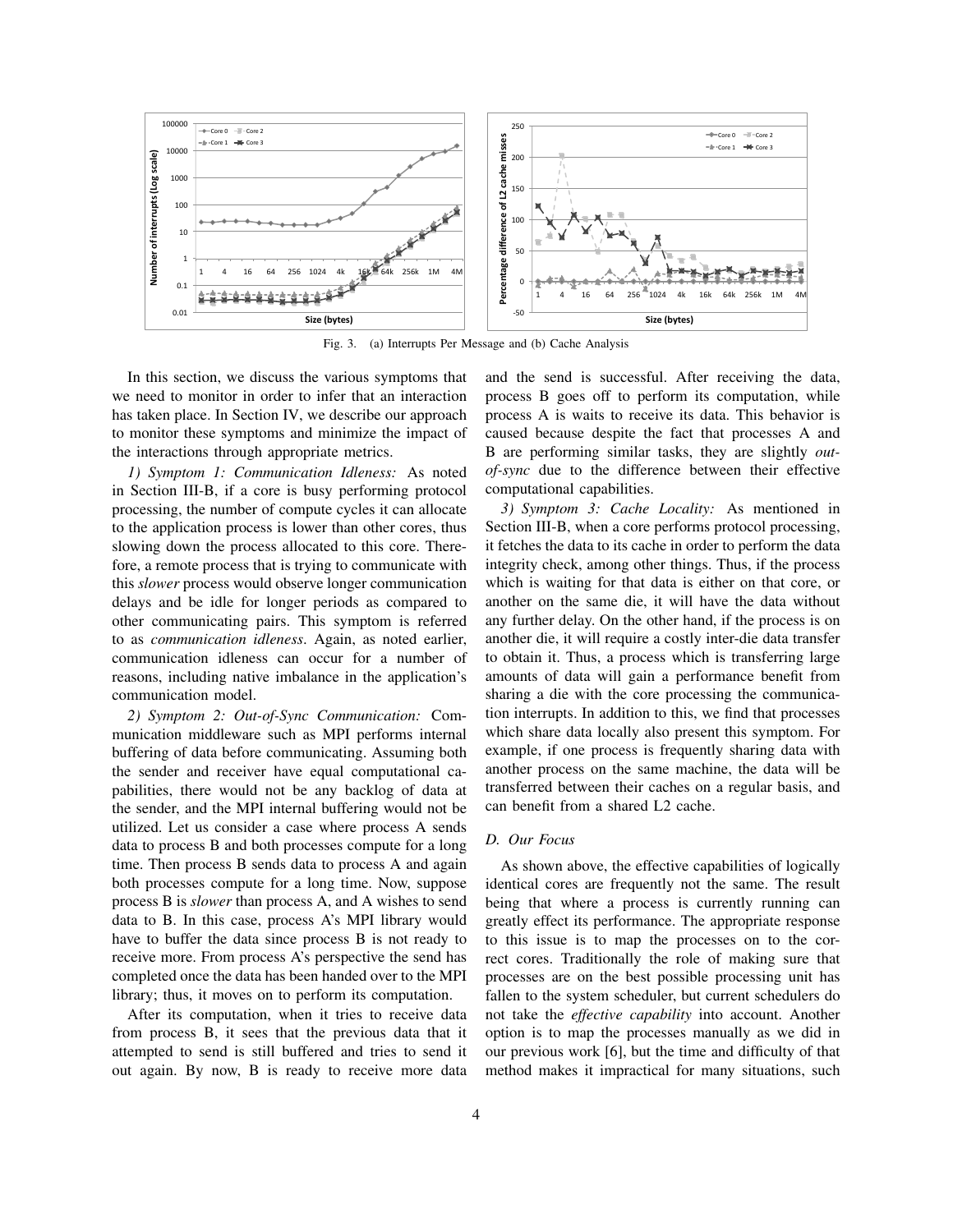as, projects where the code base changes frequently, or applications where the work done per process changes frequently. As such, an automatic or dynamic approach is necessary. In the rest of this paper we will describe and evaluate our solution, the dynamic mapping framework known as SyMMer.

# IV. THE SYMMER LIBRARY

This section describes our novel Systems Mapping Manager (SyMMer) library and its associated monitoring metrics. The SyMMer library, shown in Figure 4, is an interactive monitoring, information sharing, and analysis framework that can be tied into existing communication middleware such as MPI or OpenMP. The library directly implements the monitoring, communication, and analysis components, while the actual metrics that are used for the decision making are separately pluggable as we will describe in Section IV-A. This allows the design of metrics and the programming environment where they are used to be completely independent of each other.





Interaction Monitoring: The interaction monitoring component is responsible for monitoring the system for information. This includes system specific information (hardware interrupts, software signals), communication middleware specific information (MPI data buffering time and other internal stack overheads) and processor performance counters (cache misses, interrupts). This component utilizes existing libraries and the operating system for as much of the instrumentation as possible, while relying on in-built functionality for the rest. For example, processor performance counters are measured using the Performance Application Programming Interface (PAPI [12]) and system specific information through the *proc* file-system. While MPI specific information can be monitored through libraries such as PERUSE [13], several of the current MPI implementations do not support these libraries yet. Thus, we use in-built profiling functionality to obtain such information.

In order to minimize monitoring overhead, the monitoring component dynamically enables only the components which are required for the metrics being used. For example, if no metric makes use of processor performance counters, such information is not monitored.

Communication: The communication component is responsible for the exchange of state or data between different processes in the application. Several forms of communication are supported, including point-to-point sharing models (for sending data to a specific process), collective sharing models (for sending data to a group of processes) and bulletin board models (for publishing events that can be asynchronously read by other processes). For each of these models, both intra-node communication (between cores on the same machine) and inter-node communication (between cores on different machines) are provided. Inter-node communication is designed to avoid out-of-band communication by making use of added fields in the communication middleware's existing headers. Whenever a packet is sent, the sender adds the information which needs to be shared to the outgoing header. The receiver, on receiving the header, shares this information with other local processes using regular out-of-band intra-node communication. This approach has the advantage that any single inter-node communication can share information about all processes on the node. Intra-node communication, on the other hand, has been designed and optimized using shared memory without requiring locks or communication blocking of any kind. This provides a great deal more flexibility and reduces the overhead of our framework significantly.

Analysis: The information collected by the monitoring component in each process and shared with other processes is *raw*, in the sense that there is no correlation between the different pieces of information. Further, the monitored information is low-level data which needs to be processed and summarized into higher level and more compact information before it can be processed by the various metrics. The *information analysis* component performs all the analysis and summarization of the data before passing it along. This component also allows the various pluggable metrics to be arbitrarily prioritized for cases where an application may show multiple symptoms. Finally, each monitoring event has a certain degree of inaccuracy or burstiness associated with it. Thus, some monitoring events have more *data noise* than others. To handle such issues, the analysis component allows different monitors to define *confidence levels* for their monitored data. Thus, depending on the number of events that are received, the analysis component can accept or discard different events based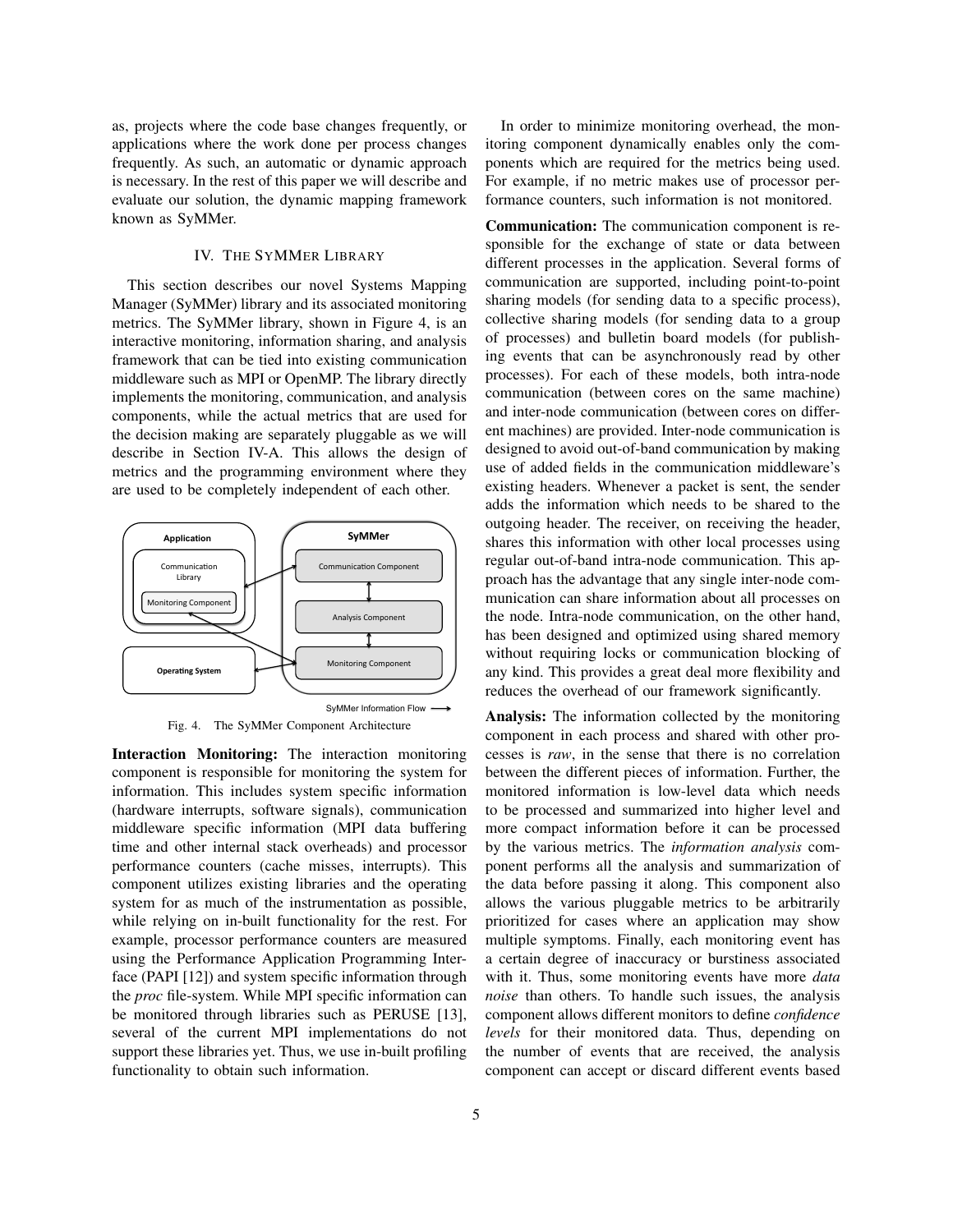on their confidence levels, using appropriate thresholds.

In addition to its duties in preparing data for the metrics to use, the analysis component takes action when a metric determines that it is required. Once the analyzed data identifies two processes which are currently scheduled on cores that are not best suited for them, but can potentially improve performance by swapping the processes between the cores, the analysis component is responsible for performing the swap as quickly and efficiently as possible. The communication component comes in to play in a handshake phase used to minimize the time the processes spend on the same core during a swap. For the purpose of this paper the actual mapping and swapping is accomplished using the get and set affinity functions available on Linux to set each process to have an affinity with only one core, and when swapping simply changing the affinity of each process to their new target core. The design does not mandate that this be the method used, and in fact would benefit from the availability of an interface which would allow one to get and set the current core without affinity being set.

#### *A. Metrics for Mapping Decisions*

In this section, we discuss different metrics that can be plugged into the SyMMer library. Specifically, we focus on metrics that solve the symptoms noted in Section III-C. Since our current reference implementation makes use of MPI, these metrics will be described in relation to its facilities, but they are equally applicable to other implementations and models. In all cases, the default mapping is assumed to be random with respect to the capabilities of the cores corresponding to the demands of the processes. In practice this is supported by the fact that while the scheduler generally puts processes on cores in order, the capabilities of each core per machine, the demands of the processes, and the order of launching the process is sufficiently variable for it to be considered random.

*1) Communication Idleness Metric:* This metric is defined based on the *communication idleness* symptom defined in Section III-C. The main idea of this metric is to calculate the ratio of the idle time (waiting for communication) and computation time of different processes. This metric utilizes the MPI monitoring capability of the SyMMer framework to determine this ratio. The idle time is measured as the time between the entry and exit of each blocking MPI call within MPI's progress engine. Similarly, the computation time is measured as the time between the exit and entry of each blocking MPI call. The computation time, thus represents the amount of computation done by the application process, assuming that the process does not block or wait on any other resource.

Hence, the computational idleness metric represents the idleness experienced by each process. For example, a process which has a high communication idleness can allow for other computations such as protocol processing. Processes with very little idle time on the other hand cannot tolerate even a small amount of protocol processing without seeing material performance degradation. Comparison of this idleness factor between different processes provides an idea of which processes are more suited for sharing the protocol processing overhead. Clearly, the idleness metric needs to be compared only for processes running on the same node. Hence this metric only uses the intra node communication channel discussed above.

Once the idleness is compared, if a process on a core other than the protocol processing core is experiencing a high idleness ratio, and the process on the protocol processing core is experiencing very low or no idleness, this metric determines that they are suitable for a swap. Figure 5 illustrates this process by depicting each state a process may be in, and the core or cores it might wish to switch to, from that state. Once the swap is made the idleness of the two processes should be more similar, both to each other as well as to the average idleness of all local processes. While this on the surface appears similar to the cache locality metric, there is a significant difference in that the locality metric tries to improve locality between local processes based on cache misses, whereas the idleness metric attempts to match the computation or communication demands of a process with a core whose capabilities will help balance the uneven load.

*2) Out-of-sync Communication Metric:* The out-ofsync metric captures the amount of computation performed by a process while having unsent data buffered in its internal MPI buffers, and compares that with the wait time of other processes. As described in Section III-C, this metric represents the case where unsent data followed by a long compute phase results in high wait times on the receive process. When the computation time (with buffered data) is above a threshold, a message is sent to all processes informing them of this symptom. Similarly, when the wait time of a process is above a threshold, this information is distributed as well. If communicating peer processes observe these conditions, a leader process is dynamically chosen, which then analyzes the data and decides on the best mapping. It then informs the new mapping to all processes concerned.

The mapping decision works to move each process to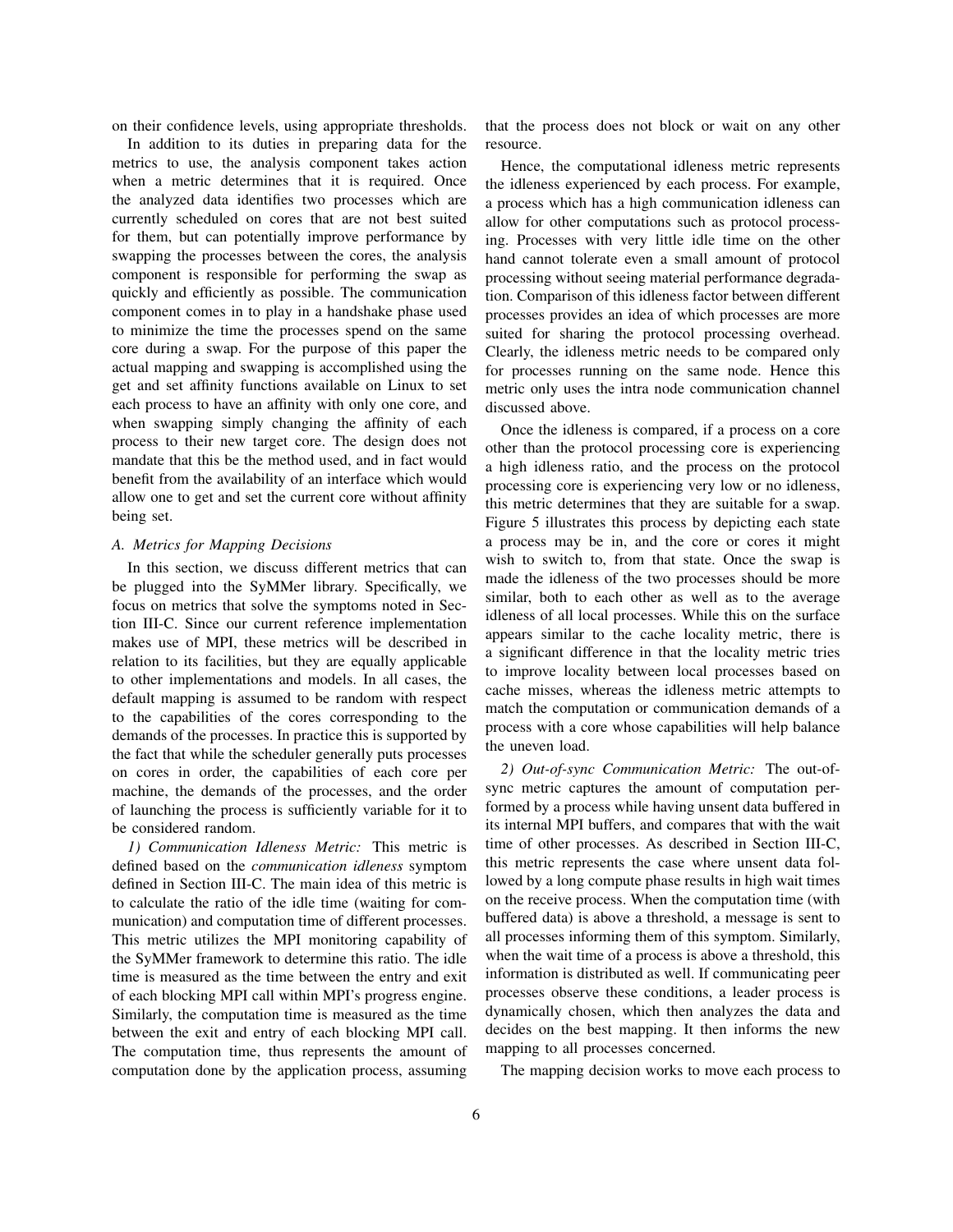

Fig. 5. Process states: Each circle is a possible process behavior, each box a level of core capability, and each line a potential destination to improve the performance of the process (based on the Idleness Metric)

a core that is similar to the one its peer is running on. In some cases a disparity between only two processes can cause all processes in an application to see out-ofsync communication, and fixing that one pair repairs this behavior for all the others as well. This metric is unique among the three discussed in this paper, in that it makes a completely distributed decision. In fact, it occurs between a minimum of two nodes, and all nodes presenting the symptom make a decision that one or more nodes should change their mappings.

*3) Cache Locality Metric:* The cache locality metric utilizes the L2 cache misses monitored by the SyMMer library. This metric is specific to the processor architecture, and relies on the locality of cache between cores on the same die. If the number of cache misses for a process is sufficiently greater than those observed by another process on the same node, then these two processes can be swapped as long as the communicating process is moved *closer* to the core performing the protocol stack processing. In some cases it can even determine that the protocol processing core is the best location to place a process which has high enough cache misses, since that core will have no misses, the same as the other core on the same die, allowing two processes to be mapped

in this manner rather than just one. This is an example of prioritized metrics, in that in these cases, following the communication idleness metric would result in a below optimal result. Again, this metric only relies on intra-node communication as it is only used to switch processes to the respective cores within the same node.

## V. EXPERIMENTAL EVALUATION

In this section, we evaluate our proposed approach with multiple microbenchmarks in Section V-A and the GROMACS and LAMMPS applications and FFTW Fourier Transform library in Section V-B. The analysis of each microbenchmark uses a variable component which we found to have an effect on the performance of the benchmark and the asymmetry we have been monitoring, the applications lack this because they do not expose such malleable characteristics. Thus the applications are presented as a simple comparison of time with or without the SyMMer library.

The cluster testbed used for our evaluation consisted of two Dell PowerEdge 2950 servers, each equipped with two dual-core Intel Xeon 2.66GHz processors. Each server has 4GB of 667MHz DDR2 SDRAM. Each processor has a 4MB L2 cache which is shared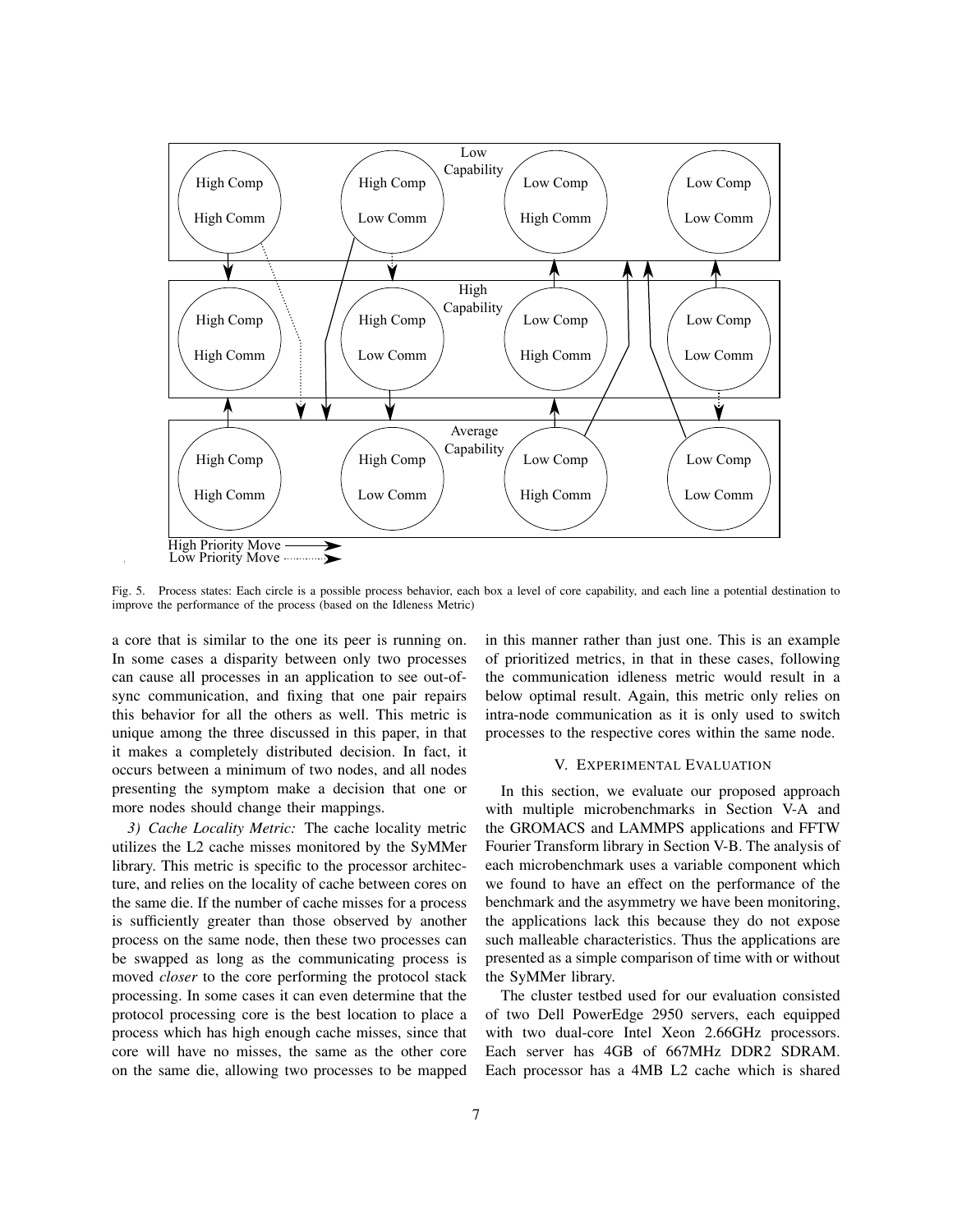between two cores. The machines run the Fedora Core 6 operating system with Linux kernel version 2.6.18 and were connected using NetEffect NE010 10-Gigabit Ethernet network adapters.

## *A. Microbenchmark Evaluation*

In this section, we evaluate the three microbenchmarks we developed specifically to test each of the symptoms described in Section III-C individually, and the benefits achievable by the SyMMer library in these cases. Each microbenchmark was thoroughly tested to ensure that it stressed its symptom and not the others, since cache locality can always effect performance, it should be noted here that while it does make a difference in the first two, the difference is completely eclipsed by the symptom they are designed to test, and is lost as statistical noise. In Section V-B, we will evaluate the SyMMer library with real applications and scientific libraries to show its impact in the *real world*.



Fig. 6. Communication Idleness Benchmark Performance

*1) Communication Idleness Benchmark:* The communication idleness benchmark stresses the performance impact of delays due to irregular communication patterns. In this benchmark, processes communicate in pairs using MPI\_Send and MPI\_Recv, with each pair performing *different* ratios of computation between each communication step. Thus, a pair that is performing less computation spends more time in an idle state waiting for communication. Such processes are less impacted by the protocol processing overhead on the same core as compared to other processes which spend more of their time doing computation.

Figure 6 shows the performance of the communication idleness benchmark using SyMMer-enabled MPICH2 as compared to vanilla MPICH2. We define idleness ratio to be the ratio between the computation done by the pair doing the most computation and the pair doing the least. This ratio hence represents the amount of computational irregularity in the benchmark. Thus an idleness ratio of 1 represents that all the processes in the benchmark perform the same amount of computation, while a value of 4 represents one communicating pair performs up to 4 times more computation than another one.

In Figure 6, we plot the time taken for the benchmark to execute with various idleness ratios. We observe that both vanilla and SyMMer-enabled MPICH2 perform the same for an idleness ratio of 1. This is expected given that an idleness ratio of 1 represents a completely symmetric benchmark with no irregularity in computation. Thus there is no scope for SyMMer to improve performance in this case. We do observe however that as the idleness ratio increases, with vanilla MPICH2, the performance of the benchmark increasingly depends on the mapping of processes to cores. That dependence makes it possible for SyMMer to use the disparity in computation to achieve a more optimal arrangement, reducing runtime by up to about 30%.

To further analyze the behavior of the benchmark, we show the distribution of time spent in the different parts of communication in Figures  $7(a)$  and  $7(b)$  for vanilla MPICH2 and SyMMer-enabled MPICH2 respectively. For consistency both are based on the same initial mapping of processes to cores with an idleness ratio of 4. Figure 7(a), shows that the wait times for the different processes are quite variable. This means, that some processes spend a lot of time waiting for their peer processes to respond, while other processes are overloaded with the application computation as well as protocol processing overhead. Figure 7(b), on the other hand, illustrates the distribution for SyMMer-enabled MPICH2. As shown in the figure, SyMMer keeps the wait time more even across the varied processes, thus reducing the overhead seen by the application.

*2) Out-of-Sync Communication Benchmark:* This benchmark emulates the behavior where two application processes perform a large synchronous data transfer and a large computation immediately thereafter. Because some of the user data may be buffered, usually due to a full buffer in a lower level communication layer, there is a possibility that the processes may go *outof-sync*. In this case that refers to the situation where the sending and receiving processes are not assigned to cores with equal effective capabilities. This would result in data being buffered at the sender node, causing the send to be delayed, which results in the receiver process waiting not only for the amount of time it takes to send the data, but also for the time needed to complete the computation which is logically after the send and receive pair completes.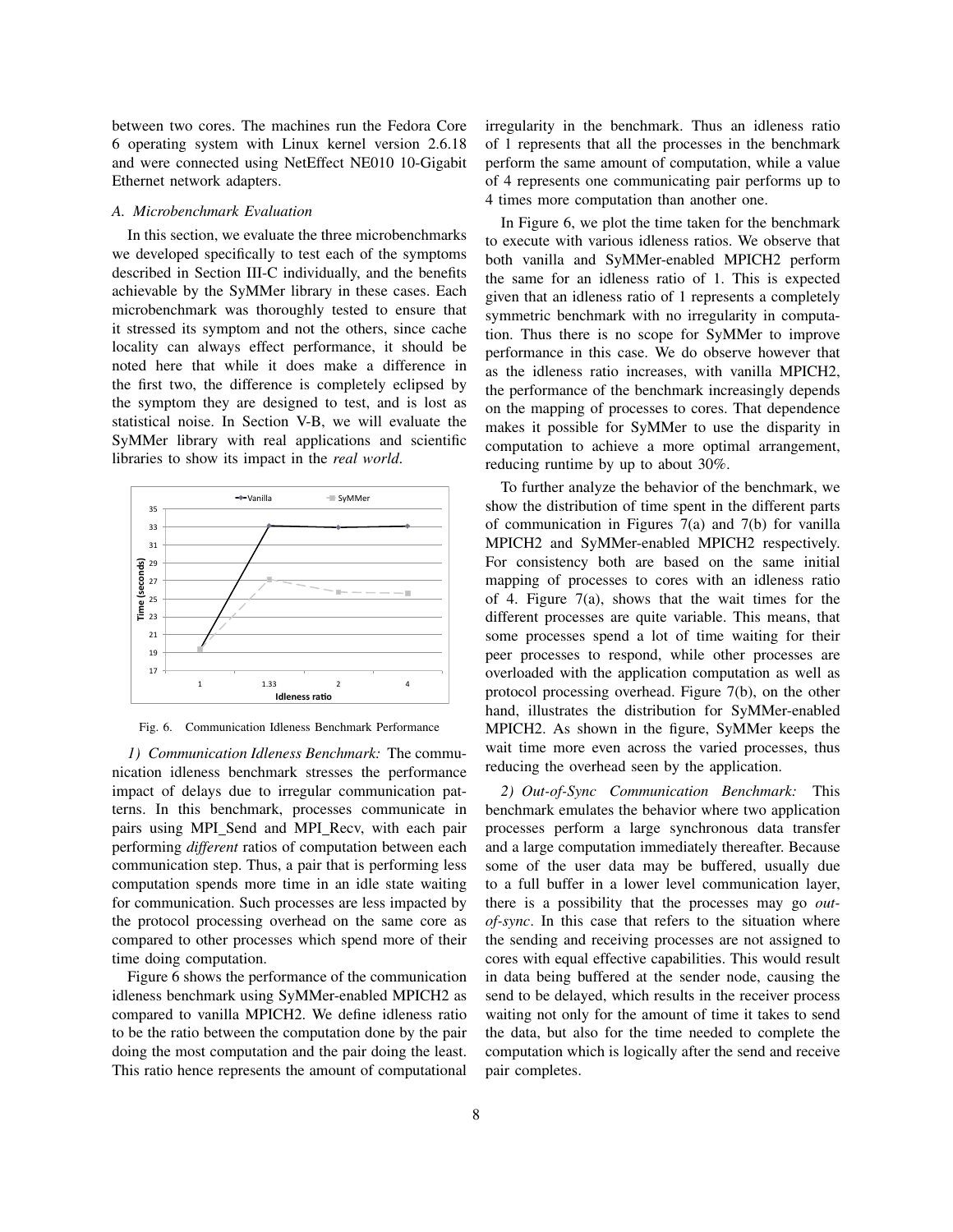





Fig. 8. Out-of-Sync Communication Benchmark: (a) Performance (b) MPI data buffering time

Figure 8(a) shows the performance of the out-ofsync communication benchmark using vanilla MPICH2 and SyMMer-enabled MPICH2, it compares the total time in seconds to execute the benchmark with various message sizes used in the communication step. Similar to the communication idleness benchmark, SyMMerenabled MPICH2 performs as well as or better than vanilla MPICH2 in all cases. At message sizes up to 256 KB, both vanilla and SyMMer MPICH2 have the same performance. This is because messages at and below 256 KB are sent out without buffering by MPICH2 (*eager* messages). Because of the absence of buffering until 256 KB, there can be no out-of-sync behavior, which represents our base case where there is no scope for performance improvement. For message sizes above 512 KB however, we observe that SyMMer enabled MPICH2 consistently outperforms vanilla MPICH2 by up to 80%. As the message size continues to rise above 512 KB however, the performance gap between SyMMer and vanilla begins to close. We believe this to be caused by MPI's tendency to resist buffering larger messages when possible. A detailed analysis of this is left for future work.

The internal workings of the benchmark are demon-

strated in Figure 8(b), which shows the times when data is buffered within the MPI library running under the same initial conditions with and without SyMMer. As shown in the figure, the data buffering time is almost an order-of-magnitude less when using SyMMer. It should be noted that, when an out of sync message occurs with SyMMer, the time taken is the same, but since SyMMer corrects the error in synchronization, it doesn't happen further times. This ultimately results in the performance improvement demonstrated in Figure 10.

*3) Cache Locality Benchmark:* This benchmark stresses the cache locality of processes by doing the majority of the network communication in *certain* processes in the application. Thus, depending on which core the communicating processes are mapped to, they may present the cache locality symptom discussed in Section III-C, which lets us know that there is an impact on the performance of the application. Hence, when the communicating processes are not on the same processor die as the core performing protocol processing, they can potentially take a severe performance hit.

In our benchmark, processes communicate in pairs wherein two pairs of processes are engaged in heavy inter-node communication, while the other pairs perform computation and exchange data locally. We measure the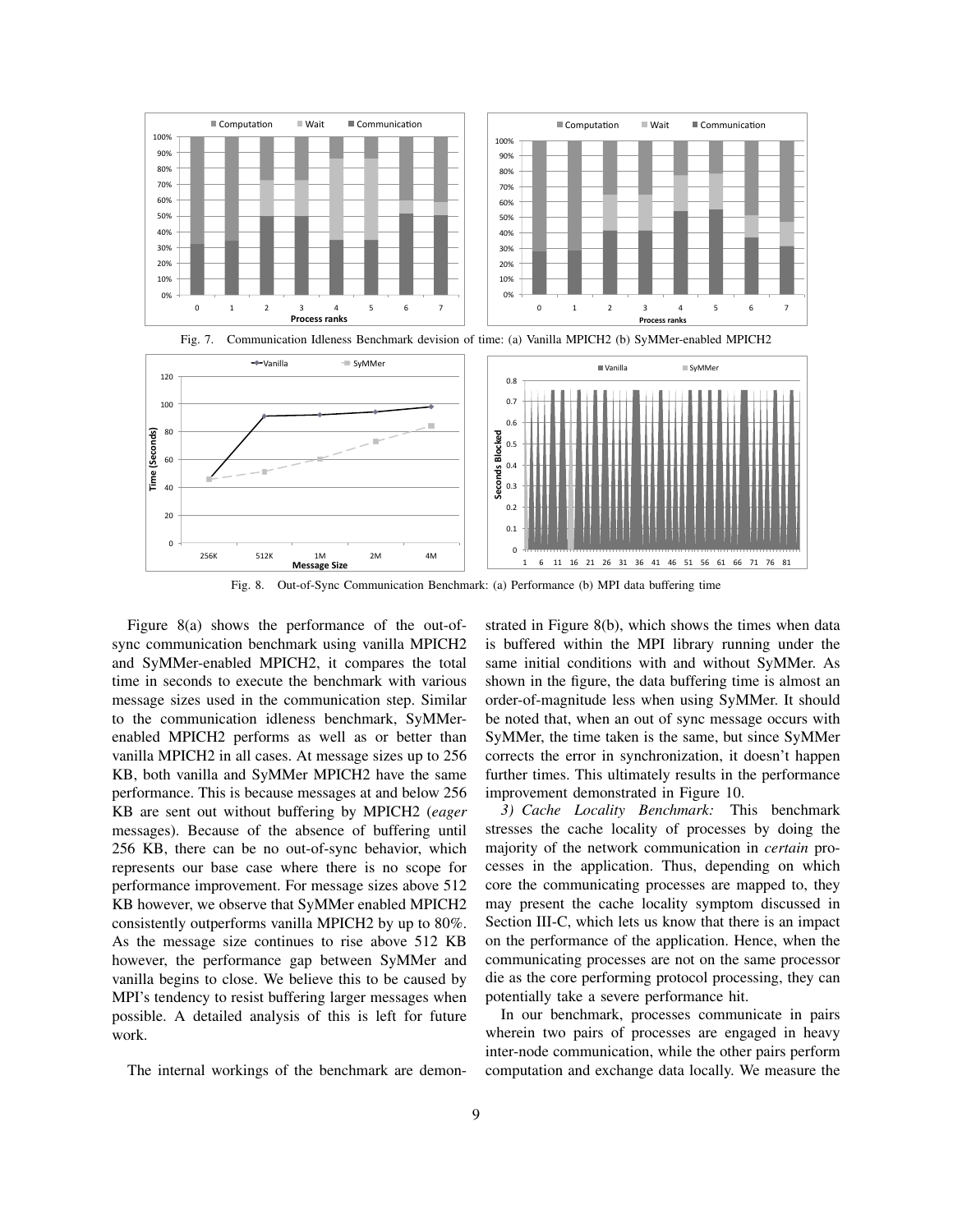performance as the time it takes to complete a certain number of iterations of the benchmark. This is portrayed in Figure-9(a) which showcases performance by comparing the total execution time with a computational load factor, which is effectively a measure of the amount of work done per run. We find that as the computational load factor increases, SyMMer is able to outperform vanilla MPICH2 by up to 29%.

We profile the benchmark and count the number of L2 cache misses observed by each process to gain a further understanding of SyMMer's behavior. Figure 9(b) shows the total number of cache misses observed by the processes performing inter-node and intra-node communication respectively. We observe that the number of cache misses is significantly decreased for the inter-node communicating processes, but despite the migration and other overhead incurred in the process, the cache misses fall for the intra-node communicating processes as well. As it turns out, the intra-node communicating processes gain two benefits from SyMMer that we didn't initially anticipate. Firstly, their locality with respect to the local processes they communicate with improves. Secondly, moving them away from the die doing the inter-node processing reduces the amount of cache thrashing they have to contend with. Thus SyMMer is not only able to improve the cache locality of the inter-node communicating processes, but also that of the intra-node communicating processes as well.

# *B. Evaluating Applications and Scientific Libraries*

In this section, we evaluate the performance of two molecular dynamics applications, GROMACS and LAMMPS, and the FFTW Fourier Transform library and demonstrate the performance benefits achievable using SyMMer.

*1) GROMACS Application:* GROMACS (GROningen MAchine for Chemical Simulations) [9] is a molecular dynamics application developed at Groningen University, primarily designed to simulate the dynamics of millions of biochemical particles in a molecular structure. GROMACS is optimized towards locality of processes. It splits the particles in the overall molecular structure into segments, distributes different segments to different processes, and each process simulates the dynamics of the particles within its segment. If a particle interacts with another particle that is not within the process' local segment, MPI communication is used to exchange information regarding the interaction between the two processes. The overall simulation time is broken into many steps, and performance is reported as the number of nanoseconds per day of simulation time. For our measurements, we use the GROMACS LZM application.

*2) LAMMPS Application:* LAMMPS [10] is a molecular dynamics simulator developed at Sandia National Laboratory. It uses spatial decomposition techniques to partition the simulation domain into small 3D subdomains, one of which is assigned to each processor. This allows it to run large problems in a scalable way wherein both memory and execution speed scale linearly with the number of atoms being simulated. We use the Lennard-Jones liquid simulation with LAMMPS scaled up 64 times for our evaluation and use the communication time for measuring performance.

*3) FFTW Scientific Library:* Fourier Transform libraries are extensively used in several high-end scientific computing applications, especially those which rely on periodicity of data volumes in multiple dimensions (e.g., signal processing, numerical libraries). Due to its high computational complexity, scientists typically use Fast Fourier Transform (FFT) algorithms to compute the Fourier transform and its inverse. FFTW [11] is a popular parallel implementation of FFT.



Fig. 10. Performance Evaluation: (A) LAMMPS (B) FFTW, lower is better (C) GROMACS, higher is better

Figure 10 illustrates the performance achieved by SyMMer-enabled MPICH2 as compared to vanilla MPICH2 for GROMACS, LAMMPS and FFTW. As shown in the figure, SyMMer-enabled MPICH2 can remap processes to the right cores so as to maximize performance, resulting in a performance improvement across the board. For GROMACS, the overall application execution time is presented, in the form of its own internal performance measure ns/day, which shows an improvement of about 10-15%. For LAMMPS, communication overhead is presented due to the fact that communication in LAMMPS tends not to scale with problem size making it a more stable measure, which shows nearly a *two-fold* improvement in performance. For FFTW, execution time is presented based on the internal average execution time provided by the benchmark, we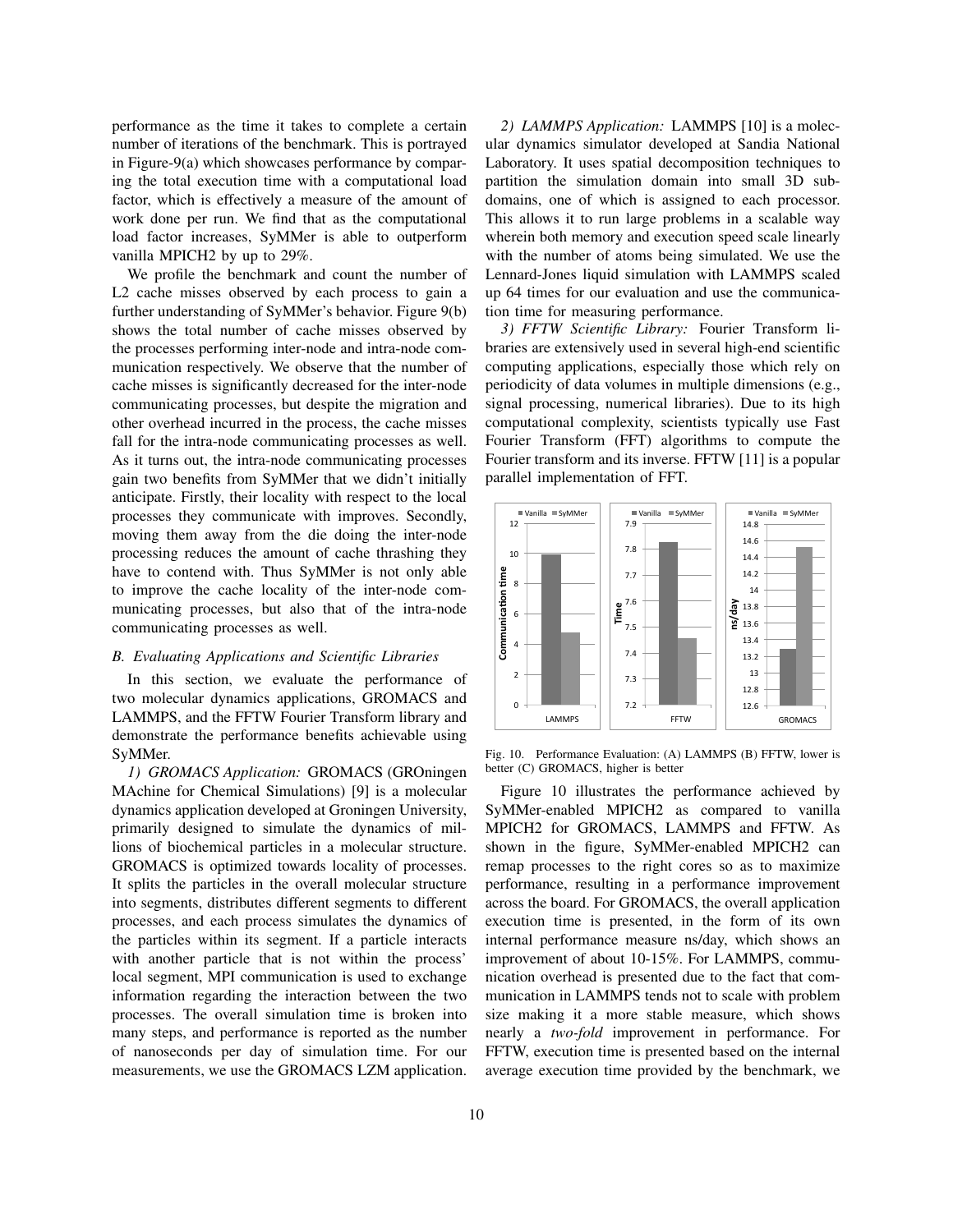

Fig. 9. (a) Cache locality performance (b) Cache miss analysis

noticed only about 3-5% performance difference in our experiments. This is due to the small communication volumes that are used for FFTW in our experiments. Given that SyMMer monitors for interactions between the communication protocol stack and the multi-core architectures, small data volumes mean that such interaction would be small as well.

In summary, we see a noticeable improvement in performance with SyMMer-enabled MPICH2 for all three cases. This shows that dynamic process-to-core mapping is a promising approach to minimize the impact of interactions of the communication protocol stacks with the multi-core architecture and allow us to improve application performance significantly in some cases.

# VI. DISCUSSION ON ALTERNATIVE MULTI-CORE ARCHITECTURES

While we demonstrated our approach on the Intel multi-core architecture, the idea of dynamically mapping application processes to the cores in a system is relevant to most current and next-generation multi- and manycore systems. For example, many-core accelerator systems such as GPGPUs provide complicated hierarchical architectures. The new NVidia Tesla system, for instance, has up to 16 GPUs, with each GPU having up to 128 processing cores. The cores in a GPU are grouped together into different multi-processor blocks where cores within a block communicate via fast shared memory, while cores across blocks share lower-speed global device memory. Cores between different GPUs can only communicate through the system bus and host memory. Such architectures clearly are highly sensitive to the placement of processes on the different computation units, and would certainly benefit from the knowledge gained in development of a mapping library such as SyMMer, if not the facilities of the library itself.

AMD-based multi-core architectures are quite similar to Intel-based multi-core architectures, and as such one might think they would behave the same. There are however, a few key differences which need to be addressed before they can utilize SyMMer-like process management libraries to full effect. Specifically, the nonuniform memory access (NUMA) model which they use makes process management more complicated as compared to Intel systems. For example, on an Intel system, SyMMer could freely move any process to any core in the system with the only migration cost being repopulating the new cache from main memory. However, on an AMD system, as soon as a process touches a memory buffer, this buffer is allocated on its local memory. At this time, if the process is migrated to a different die, all of its memory access will be remote, resulting in significant overhead. For example, we noticed that for the LAMMPS application, process migration can increase the non-local memory transfers by 17-31 fold in some cases. While the SyMMer architecture is still valid for AMD systems, aspects such as page migration between different memory controllers become important concerns in achieving good performance. In its absence, SyMMer would be restricted to process mapping only to cores within a die, which would result in a more limited improvement in performance.

Finally, with the upcoming network-on-chip (NoC) architectures such as Intel Xscale (a.k.a. Intel terascale) processors and Tilera processors, dynamic process-tocore mapping will become increasingly important. Primarily owing to the huge number of cores that will reside on the same die. For example, the Intel Xscale processors would accommodate 80 cores per die, while Tilera processors accommodate 64. In such cases, assigning a process to the wrong die could lead to a significant amount of inter-die communication which would be largely limited by the die pin overhead. A library like our novel process-to-core mapping framework, could dynamically *search* for the right assignments and use them to achieve better and more consistent performance.